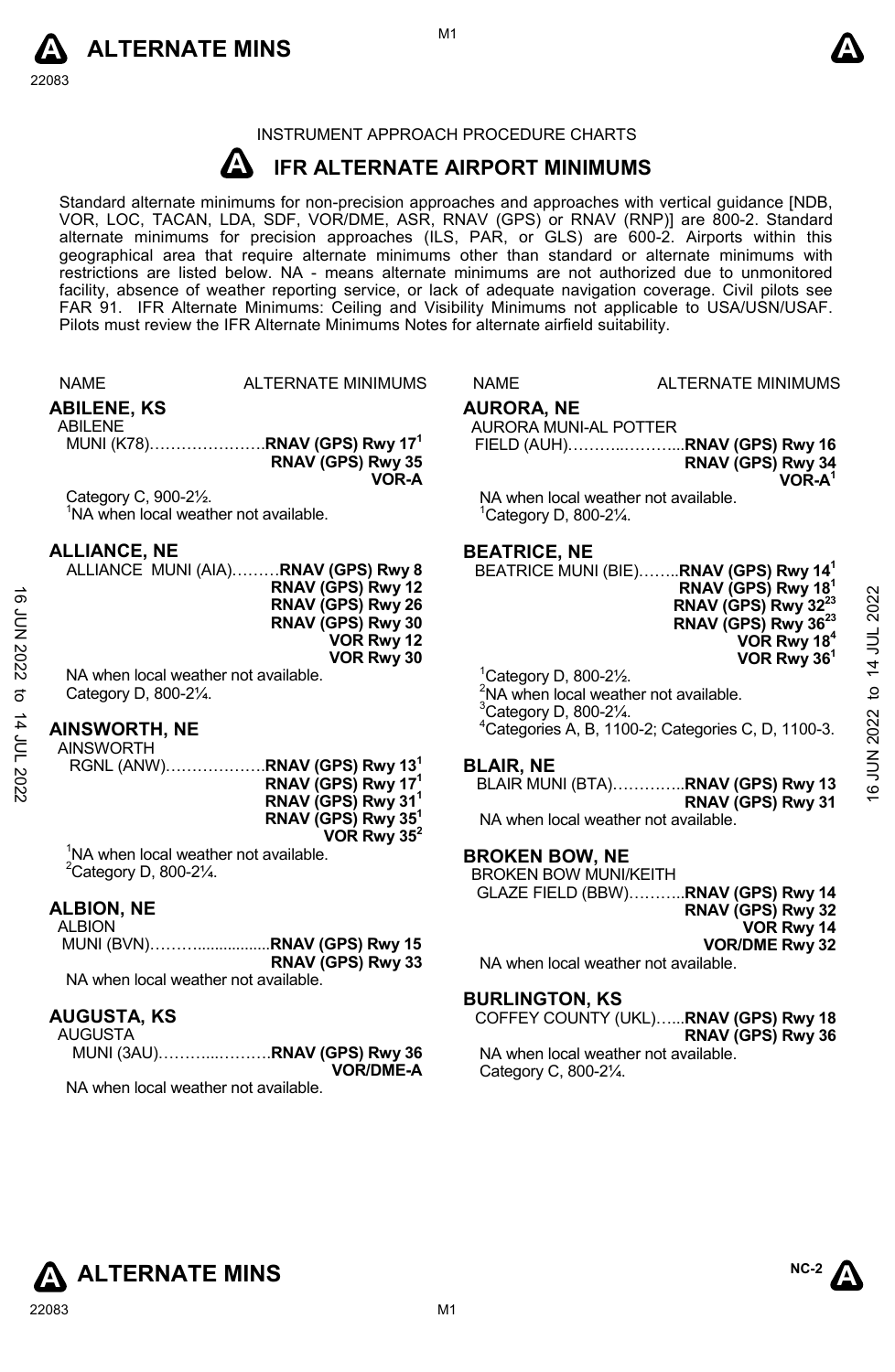# **A** ALTERNATE MINS  $\qquad \qquad \blacksquare$

22083

| <b>NAME</b>        | ALTERNATE MINIMUMS |
|--------------------|--------------------|
| <b>CHADRON, NE</b> |                    |

CHADRON MUNI (CDR)……….**ILS or LOC Rwy 31**

**NDB Rwy 212 RNAV (GPS) Rwy 32 RNAV (GPS) Rwy 12 RNAV (GPS) Rwy 21<sup>2</sup> RNAV (GPS) Rwy 30** 

NA when local weather not available. **1** LOC, Category D, 1000-3.  $2$ Category D, 1000-3.

#### **CHANUTE, KS**

| <b>CHANUTE MARTIN</b> |                                |
|-----------------------|--------------------------------|
|                       | JOHNSON (CNU)RNAV (GPS) Rwy 36 |
|                       | VOR-A                          |

NA when local weather not available.

#### **COFFEYVILLE, KS**

| <b>COFFEYVILLE</b> |                                |
|--------------------|--------------------------------|
|                    |                                |
|                    | RNAV (GPS) Rwy 35 <sup>1</sup> |
|                    | VOR/DME-A <sup>1</sup>         |

Category D, 800-2½. <sup>1</sup>NA when local weather not available.

#### **COLBY, KS**

|                                     | RNAV (GPS) Rwy 35 |
|-------------------------------------|-------------------|
| NA whan local waathar not available |                   |

#### **COLDWATER, KS**

| ಹೆ     | COLBY, KS                                       | $274$ , Galegory D, 1000-3.                       |              |
|--------|-------------------------------------------------|---------------------------------------------------|--------------|
|        | SHALZ FLD (CBK)RNAV (GPS) Rwy 17                | <sup>2</sup> NA when local weather not available. | 2022         |
| ξ<br>Σ | RNAV (GPS) Rwy 35                               |                                                   |              |
|        | NA when local weather not available.            | <b>GOODLAND, KS</b>                               |              |
| 12022  |                                                 | RENNER FLD/GOODLAND                               | 4            |
|        | <b>COLDWATER, KS</b>                            | MUNI (GLD)ILS or LOC Rwy 30                       |              |
| ಕ      | <b>COMANCHE</b>                                 | RNAV (GPS) Rwy 12                                 | $\mathbf{c}$ |
|        |                                                 | RNAV (GPS) Rwy 23                                 |              |
| 4      |                                                 | RNAV (GPS) Rwy 30                                 | JN 2022      |
| ξ      | RNAV (GPS) Rwy 35                               |                                                   |              |
|        | NA when local weather not available.            | VOR Rwy 30                                        |              |
|        | Category C, 900-2 <sup>1</sup> / <sub>2</sub> . | NA when local weather not available.              |              |
| 2022   |                                                 |                                                   | ဖ            |
|        |                                                 | ----------------                                  |              |

#### **COLUMBUS, NE**

COLUMBUS MUNI (OLU)…………..**LOC/DME Rwy 141**

**VOR Rwy 142**

<sup>1</sup>NA when local weather not available.  $2$ Category D, 800-2 $\frac{1}{4}$ .

#### **CONCORDIA, KS**

| BLOSSER MUNI (CNK)RNAV (GPS) Rwy 18 |
|-------------------------------------|
| RNAV (GPS) Rwy 36                   |
| NA when local weather not available |

NA when local weather not available.

#### **DODGE CITY, KS**

| DODGE CITY |                                 |
|------------|---------------------------------|
|            |                                 |
|            | RNAV (GPS) Rwy $142$            |
|            | RNAV (GPS) Rwy 32 <sup>23</sup> |
|            | VOR Rwy 14 <sup>23</sup>        |
|            | VOR Rwy 32 <sup>23</sup>        |

1 LOC, Category D, 800-2¼.  $2$ Category D, 800-2 $\frac{1}{4}$ .

<sup>3</sup>NA when local weather not available.





#### **ELKHART, KS**

M<sub>2</sub>

ELKHART-MORTON

COUNTY (EHA)……..........…...**RNAV (GPS) Rwy 4** 

**RNAV (GPS) Rwy 17 RNAV (GPS) Rwy 22 RNAV (GPS) Rwy 35** 

NA when local weather not available.

#### **FREMONT, NE**

FREMONT MUNI (FET)……**RNAV (GPS) Rwy 14 RNAV (GPS) Rwy 32**  NA when local weather not available. Category C, 900-2½.

### **GARDEN CITY, KS**  GAR<br>RC

| \RDEN CITY |                                                       |
|------------|-------------------------------------------------------|
|            | RGNL (GCK)……………… <b>ILS or LOC Rwy 35<sup>1</sup></b> |
|            | RNAV (GPS) Rwy $12^2$                                 |
|            | RNAV (GPS) Rwy $172$                                  |

| RNAV (GPS) Rwy 17 <sup>2</sup> |
|--------------------------------|
| RNAV (GPS) Rwy 30 <sup>2</sup> |
| RNAV (GPS) Rwy 35 <sup>2</sup> |
| VOR/DME Rwy 17 <sup>2</sup>    |
| VOR/DME Rwy 30 <sup>2</sup>    |
| VOR Rwy 35 <sup>2</sup>        |
|                                |

1 LOC, Category A, B, 1000-2; Category C, 1000- 2¾; Category D, 1000-3. <sup>2</sup>NA when local weather not available.

#### **GRAND ISLAND, NE**  CENTRAL NEBRASKA

| <u>ULIN I I V IL I ILUI V IUI V I</u> |                                          |
|---------------------------------------|------------------------------------------|
|                                       | RGNL (GRI)ILS or LOC Rwy 35 <sup>1</sup> |
|                                       | LOC/DME BC Rwy $172$                     |
|                                       | RNAV (GPS) Rwy 13 <sup>2</sup>           |
|                                       | RNAV (GPS) Rwy $172$                     |
|                                       | RNAV (GPS) Rwy 31 <sup>2</sup>           |
|                                       | RNAV (GPS) Rwy $35^2$                    |
|                                       | VOR Rwy $13^2$                           |
|                                       | VOR Rwy $172$                            |
|                                       | VOR/DME Rwy 31 <sup>2</sup>              |
|                                       | VOR/DME Rwy $35^2$                       |
| NA when local weather not available.  |                                          |
|                                       |                                          |

1 LOC, Category D, 800-2¼.  $2$ Category D, 800-2 $\frac{1}{4}$ .

#### **GREAT BEND, KS**

| <b>GREAT BEND</b> |  |
|-------------------|--|
|                   |  |

**RNAV (GPS) Rwy 35**  NA when local weather not available. Category D, 800-2½.

**NC-2**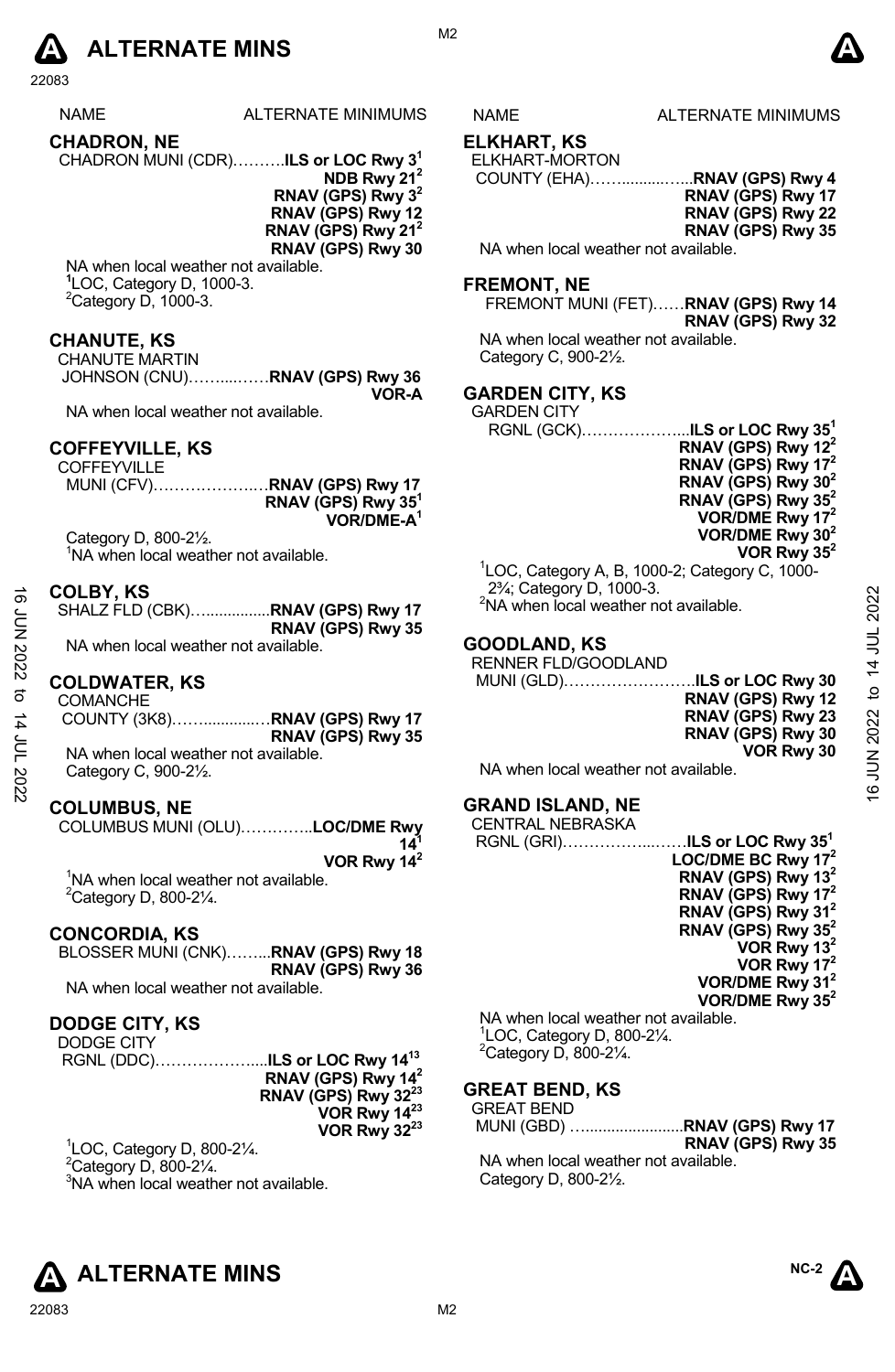# **A** ALTERNATE MINS  $\bullet$

22083

**GORDON, NE**  GORDON MUNI (GRN)……………….**NDB Rwy 22**  Categories A, B, 900-2.

#### **HASTINGS, NE**

HASTINGS MUNI (HSI)……….**RNAV (GPS) Rwy 4 RNAV (GPS) Rwy 14 RNAV (GPS) Rwy 32 VOR Rwy 32** 

NA when local weather not available.

#### **HAYS, KS**

HAYS RGNL (HYS)……….…...**RNAV (GPS) Rwy 4 RNAV (GPS) Rwy 16 RNAV (GPS) Rwy 22 RNAV (GPS) Rwy 34 VOR Rwy 16 VOR Rwy 34 VOR/DME Rwy 16 VOR/DME Rwy 34** 

NA when local weather not available. Category D, 800-2¼.

#### **HEBRON, NE**

HEBRON MUNI (HJH).………**RNAV (GPS) Rwy 12**  NA when local weather not available.

#### **HILL CITY, KS**

HILL CITY MUNI (HLC)………**RNAV (GPS) Rwy 18 RNAV (GPS) Rwy 36**  NA when local weather not available.  $\frac{1}{2}$ <br>  $\frac{1}{2}$ <br>  $\frac{1}{2}$ <br>
HILL CITY, KS<br>
HILL CITY MUNI (HLC).........RNAV (GPS) Rwy 18<br>
RNAV (GPS) Rwy 36<br>
NA when local weather not available.<br>
NA when local weather not available.<br>
<br>
NA when local weather not a

#### **HOLDREGE, NE**

| BREWSTER FLD (HDE)RNAV (GPS) Rwy 18 <sup>1</sup> |                                |
|--------------------------------------------------|--------------------------------|
|                                                  | RNAV (GPS) Rwy 36 <sup>1</sup> |
|                                                  | $VOR-A^2$                      |

NA when local weather not available. 1 Category D, 800-2¼.  $^{2}$ Category C, 800-21⁄<sub>4</sub>; Category D, 800-21⁄<sub>2</sub>.

#### **HUGOTON, KS**

| HUGOTON                                                 |                   |
|---------------------------------------------------------|-------------------|
|                                                         |                   |
|                                                         | RNAV (GPS) Rwy 20 |
| $\sim$ $\sim$ $\sim$ $\sim$ $\sim$ $\sim$ $\sim$ $\sim$ |                   |

Category C, 900-2½.

#### **HUTCHINSON, KS**

**HUTCHINSON** 

RGNL (HUT)…………………**ILS or LOC Rwy 1312 LOC BC Rwy 3113 NDB Rwy 133 RNAV (GPS) Rwy 133 RNAV (GPS) Rwy 313**

<sup>1</sup>NA when control tower closed. <sup>2</sup>ILS, Category C, 700-2, Category D, 1200-3; LOC, Category D, 1200-3.  $3$ Category D, 1200-3.

#### NAME ALTERNATE MINIMUMS

M3

#### **IMPERIAL, NE**

IMPERIAL MUNI (IML)……..**RNAV (GPS) Rwy 13 RNAV (GPS) Rwy 31**  NA when local weather not available.

#### **INDEPENDENCE, KS**

| ---------------<br><b>INDEPENDENCE</b> |                                          |
|----------------------------------------|------------------------------------------|
|                                        | MUNI (IDP)RNAV (GPS) Rwy 17 <sup>1</sup> |
|                                        | RNAV (GPS) Rwy 35 <sup>1</sup>           |
|                                        | $VOR-A2$                                 |

1 Category D, 900-2¾. <sup>2</sup>NA when local weather not available.

#### **JOHNSON, KS**

| <b>STANTON COUNTY</b> |                   |
|-----------------------|-------------------|
|                       |                   |
|                       | RNAV (GPS) Rwy 35 |
| .                     |                   |

NA when local weather not available. Category D, 800-2¼.

#### **KEARNEY, NE**

KEARNEY

|   | RNAV (GPS) Rwy 18 <sup>1</sup> |
|---|--------------------------------|
|   | RNAV (GPS) Rwy 36 <sup>1</sup> |
|   | VOR Rwy 18 <sup>1</sup>        |
| . |                                |

NA when local weather not available. 1 Category D, 800-2¼.

#### **KIMBALL, NE**

KIMBALL MUNI/ROBERT E ARRAJ

FLD (IBM)……..………………**RNAV (GPS) Rwy 10 RNAV (GPS) Rwy 28**  NA when local weather not available.

#### **LARNED, KS**

LARNED-PAWNEE COUNTY (LQR)……………..**RNAV (GPS) Rwy 17 RNAV (GPS) Rwy 35** 

NA when local weather not available.

#### **LAWRENCE, KS**

LAWRENCE RGNL (LWC)…...**ILS or LOC Rwy 331 RNAV (GPS) Rwy 152 RNAV (GPS) Rwy 332 VOR/DME-A2**  NA when local weather not available.

1 LOC, Category C, 800-2¼.  $2$ Category C, 800-2 $\frac{1}{4}$ .

#### **LEXINGTON, NE**

JIM KELLY FLD (LXN)……….**RNAV (GPS) Rwy 32** NA when local weather not available.



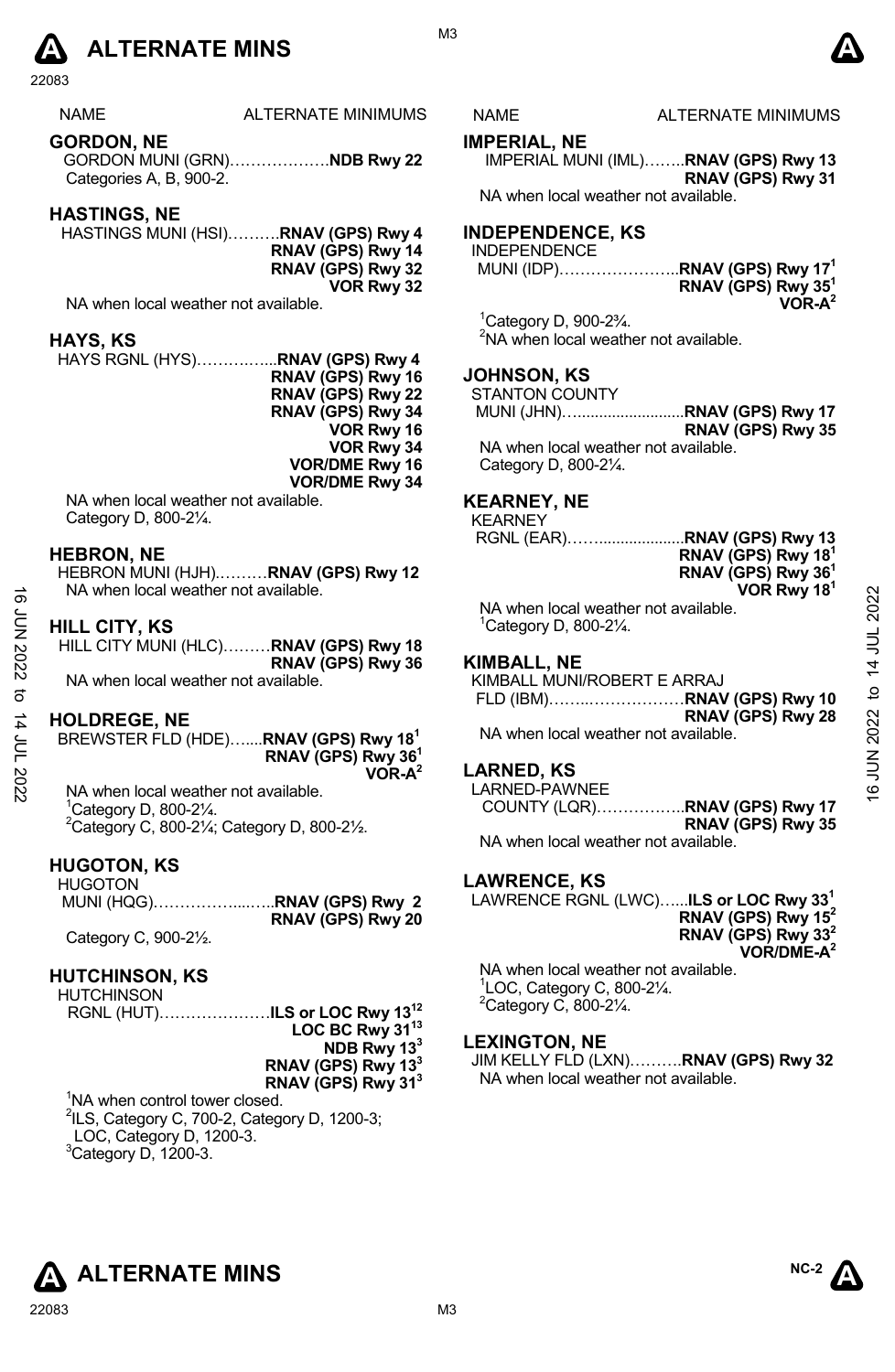

22083

|  |  | ᄭᇧᄭᆮ |
|--|--|------|

NAME ALTERNATE MINIMUMS NAME ALTERNATE MINIMUMS

# **LIBERAL, KS**  LIBERAL MID-AMERICA

| LIDLIVL MID-AMERICA |  |
|---------------------|--|
|                     |  |

**RNAV (GPS) Rwy 4 RNAV (GPS) Rwy 17 RNAV (GPS) Rwy 22 RNAV (GPS) Rwy 35 VOR/DME Rwy 17 VOR Rwy 41**

NA when local weather not available. 1 Category D, 800-2¼.

#### **LINCOLN, NE**

LINCOLN (LNK)……….…**ILS Y or LOC Y Rwy 1812 ILS Y or LOC Y Rwy 3612 RNAV (GPS) Rwy 143 RNAV (GPS) Rwy 173 RNAV (GPS) Rwy 183 RNAV (GPS) Rwy 323 RNAV (GPS) Rwy 353 RNAV (GPS) Rwy 363 VOR Rwy 173 VOR Y Rwy 183** 

NA when local weather not available. <sup>1</sup>NA when control tower closed.  $2$ LOC, Category E, 900-3.  $3$ Category D, 800-2½.

#### **LYONS, KS**

| .<br><b>LYONS-RICE COUNTY</b> |                             |
|-------------------------------|-----------------------------|
|                               | MUNI (LYO)RNAV (GPS) Rwy 17 |
|                               | RNAV (GPS) Rwy 35           |
|                               | VOR-A                       |

#### **MANHATTAN, KS**

MANHATTAN RGNL (MHK) ............................. **ILS or LOC Rwy 31**

**RNAV (GPS) Rwy 32 RNAV (GPS) Rwy 212 VOR Rwy 32 VOR-F2**

NA when local weather not available. <sup>1</sup>LOC, Category C, 900-2½; Category D, 900-2¾.<br><sup>2</sup>Category C, 900, 21/: Category D, 900, 23/ Category C, 900-2½; Category D, 900-2¾.

#### **MARYSVILLE, KS**

MARYSVILLE MUNI (MYZ)…………………..**RNAV (GPS) Rwy 16**  NA when local weather not available. Categories A, B, 900-2; Category C, 900-2¾.

### **MC COOK, NE**

### MC COOK BEN NELSON

RGNL (MCK)……………**ILS or LOC/DME Rwy 121 RNAV (GPS) Rwy 122**

**RNAV (GPS) Rwy 222 RNAV (GPS) Rwy 302 VOR Rwy 302**

NA when local weather not available. 1 LOC, Category C 800-2¼.  $2$ Category C 800-2 $\frac{1}{4}$ .

#### **NEBRASKA CITY, NE**

| NEBRASKA CITY                        |                             |
|--------------------------------------|-----------------------------|
|                                      | MUNI (AFK)RNAV (GPS) Rwy 15 |
|                                      | RNAV (GPS) Rwy 33           |
| NA when local weather not available. |                             |

## **NEWTON, KS**

| NEWTON-CITY- |                                       |
|--------------|---------------------------------------|
|              | COUNTY (EWK) <b>ILS or LOC Rwy 17</b> |
|              | RNAV (GPS) Rwy 17                     |
|              | RNAV (GPS) Rwy 35                     |
|              | <b>VOR/DME-A</b>                      |

NA when local weather not available.

#### **NORFOLK, NE**

| ∾                                                                                                                                                                                               |
|-------------------------------------------------------------------------------------------------------------------------------------------------------------------------------------------------|
| 20                                                                                                                                                                                              |
|                                                                                                                                                                                                 |
| $\exists$                                                                                                                                                                                       |
| $\frac{4}{1}$                                                                                                                                                                                   |
|                                                                                                                                                                                                 |
| ೆ                                                                                                                                                                                               |
|                                                                                                                                                                                                 |
|                                                                                                                                                                                                 |
| 2022                                                                                                                                                                                            |
| z                                                                                                                                                                                               |
|                                                                                                                                                                                                 |
|                                                                                                                                                                                                 |
| ဖ                                                                                                                                                                                               |
| NORFOLK RGNL/KARL STEFAN MEML<br>RNAV (GPS) Rwy $2^2$<br>RNAV (GPS) Rwy 14 <sup>2</sup><br>RNAV (GPS) Rwy 20 <sup>2</sup><br>RNAV (GPS) Rwy $32^2$<br>VOR Rwy $14^2$<br>VOR Rwy 32 <sup>2</sup> |

#### **NORTH PLATTE, NE**

| NORTH PLATTE RGNL/LEE BIRD                 |                                |
|--------------------------------------------|--------------------------------|
|                                            |                                |
|                                            | RNAV (GPS) Rwy 30 <sup>1</sup> |
|                                            | RNAV (GPS) Rwy 35 <sup>1</sup> |
|                                            | VOR Rwy $35^2$                 |
| ${}^{1}$ Category D, 800-2 $\frac{1}{2}$ . |                                |
| $20 - 20$                                  | <b>- --- ---</b>               |

 $2$ Category C, 800-2 $\frac{1}{4}$ ; Category D, 800-2 $\frac{1}{2}$ .

#### **NORTON, KS**

NORTON MUNI (NRN)…...….**RNAV (GPS) Rwy 16 RNAV (GPS) Rwy 34** NA when local weather not available.

#### **OAKLEY, KS**  OAKLEY

| UANLE I |                             |
|---------|-----------------------------|
|         | MUNI (OEL)RNAV (GPS) Rwy 34 |
|         |                             |
|         | NDB Rwy 34                  |
|         |                             |

Category C, 800-2¼.



M4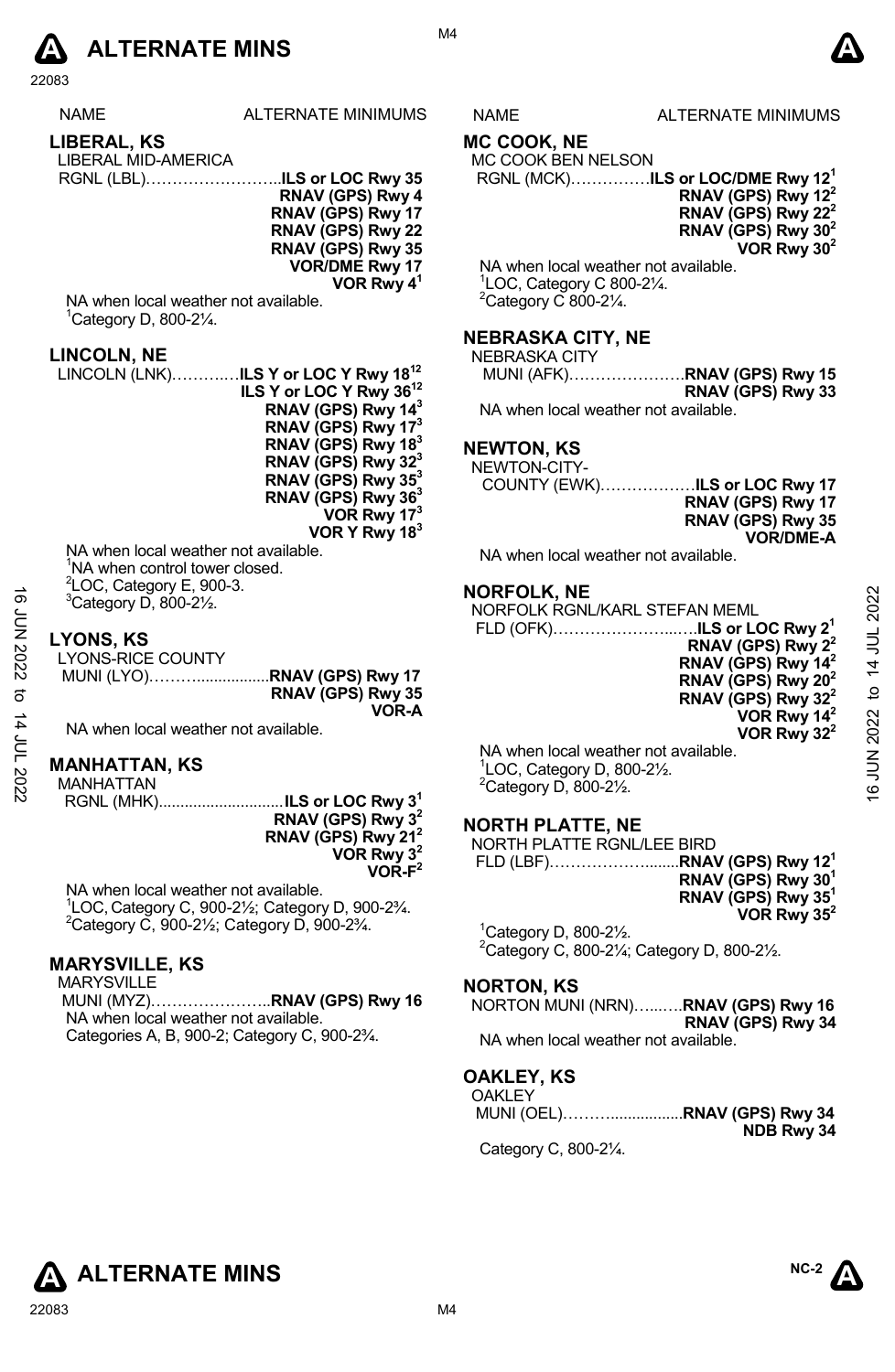

22083

| NAMF |  |
|------|--|
|      |  |

**OBERLIN, KS**  OBERLIN MUNI (OIN)…...…………….**NDB Rwy 35 RNAV (GPS) Rwy 17 RNAV (GPS) Rwy 35**

NA when local weather not available.

#### **OGALLALA, NE**

| SEARLE FLD (OGA) <b>RNAV (GPS) Rwy 8</b> |                   |
|------------------------------------------|-------------------|
|                                          | RNAV (GPS) Rwy 13 |
|                                          | RNAV (GPS) Rwy 26 |
|                                          | RNAV (GPS) Rwy 31 |
|                                          | VOR Rwy 26        |

NA when local weather not available.

#### **OLATHE, KS**

| <b>NEW CENTURY</b>                   |                                         |
|--------------------------------------|-----------------------------------------|
|                                      | AIRCENTER (IXD) <b>RNAV (GPS) Rwy 4</b> |
|                                      | RNAV (GPS) Rwy 18                       |
|                                      | RNAV (GPS) Rwy 22                       |
|                                      | RNAV (GPS) Rwy 36                       |
| NA when local weather not available. |                                         |

#### **OMAHA, NE**

EPPLEY

|        | AIRFIELD (OMA)ILS or LOC Rwy 14L <sup>1</sup> |                                          |              |
|--------|-----------------------------------------------|------------------------------------------|--------------|
| ಹೆ     | ILS or LOC Rwy 14R <sup>1</sup>               | RNAV (GPS) Rwy 16                        |              |
|        | ILS or LOC Rwy 18 <sup>1</sup>                | RNAV (GPS) Rwy 34                        | 2022         |
| ξ<br>Σ | ILS or LOC Rwy 32L <sup>1</sup>               | NA when local weather not available.     |              |
|        | ILS or LOC Rwy 32R <sup>1</sup>               |                                          |              |
| 12022  | ILS or LOC Rwy 36 <sup>1</sup>                | <b>PRATT, KS</b>                         |              |
|        | RNAV (GPS) Y Rwy 14L <sup>2</sup>             | <b>PRATT RGNL (PTT)RNAV (GPS) Rwy 17</b> |              |
| ನ      | RNAV (GPS) Y Rwy 14R <sup>2</sup>             | RNAV (GPS) Rwy 35                        | $\mathbf{a}$ |
| 4      | RNAV (GPS) Y Rwy 18 <sup>2</sup>              | NA when local weather not available.     | 2022         |
| $\Xi$  | RNAV (GPS) Y Rwy 32L <sup>2</sup>             |                                          |              |
|        | RNAV (GPS) Y Rwy 32R <sup>4</sup>             | <b>RUSSELL, KS</b>                       |              |
|        | RNAV (GPS) Y Rwy 36 <sup>2</sup>              | RUSSEL MUNI (RSL)RNAV (GPS) Rwy 17       |              |
| 2022   | <sup>1</sup> LOC, Categories C, D, 1100-3.    | RNAV (GPS) Rwy 35                        | NUN 91       |
|        | $2 -$<br>--------                             |                                          |              |

 ${}^{2}$ Categories C, D, 1100-3.

MILLARD (MLE)……………...**RNAV (GPS) Rwy 12 RNAV (GPS) Rwy 30**  NA when local weather not available.

#### **O'NEILL, NE**

| THE O'NEILL MUNI-JOHN L BAKER        |                         |
|--------------------------------------|-------------------------|
|                                      |                         |
|                                      | RNAV (GPS) Rwy 31       |
|                                      | VOR Rwy 13 <sup>1</sup> |
|                                      | VOR Rwy 31 <sup>1</sup> |
| NA when local weather not available. |                         |

1 Category D, 900-2½.

#### **ORD, NE**

EVELYN SHARP FLD (ODX)………...**NDB Rwy 131 RNAV (GPS) Rwy 13 RNAV (GPS) Rwy 31**  NA when local weather not available.  ${}^{1}$ Categories A, B, 1000-2.

M5

#### ALTERNATE MINIMUMS NAME ALTERNATE MINIMUMS

#### **OTTAWA, KS**

OTTAWA

 MUNI (OWI)………….....…….**RNAV (GPS) Rwy 17 RNAV (GPS) Rwy 35**  NA when local weather not available.

Category C, 800-2¼.

#### **PARSONS, KS**

| RNAV (GPS) Rwy 35 |
|-------------------|
| VOR Rwy 17        |

NA when local weather not available.

#### **PITTSBURG, KS**

ATKINSON MUNI (PTS)….…..**RNAV (GPS) Rwy 41**

| RNAV (GPS) Rwy 17 <sup>2</sup> |
|--------------------------------|
| RNAV (GPS) Rwy 22 $1$          |
| RNAV (GPS) Rwy $35^2$          |
| VOR Rwy 4 <sup>1</sup>         |
|                                |

<sup>1</sup>NA when local weather not available.  $2$ Category D, 800-2 $\frac{1}{2}$ .

#### **PLATTSMOUTH, NE**

PLATTSMOUTH MUNI/DOUGLAS V DUEY

| RNAV (GPS) Rwy 16                   |
|-------------------------------------|
| RNAV (GPS) Rwy 34                   |
| NA when local weather not available |

#### **PRATT, KS**

#### **RUSSELL, KS**

RUSSEL MUNI (RSL)………..**RNAV (GPS) Rwy 17 RNAV (GPS) Rwy 35 VOR/DME-A** 

NA when local weather not available. Category C, 800-2¼.

#### **SALINA, KS**

SALINA RGNL (SLN)………...**ILS or LOC Rwy 3512 NDB Rwy 353 RNAV (GPS) Rwy 124 RNAV (GPS) Rwy 304 VOR Rwy 1745**

 LOC, NA when control tower closed. LOC, Category E, 800-2 $\frac{1}{4}$ . <sup>3</sup>NA when control tower closed. NA when local weather not available. Category E, 800-2¼.